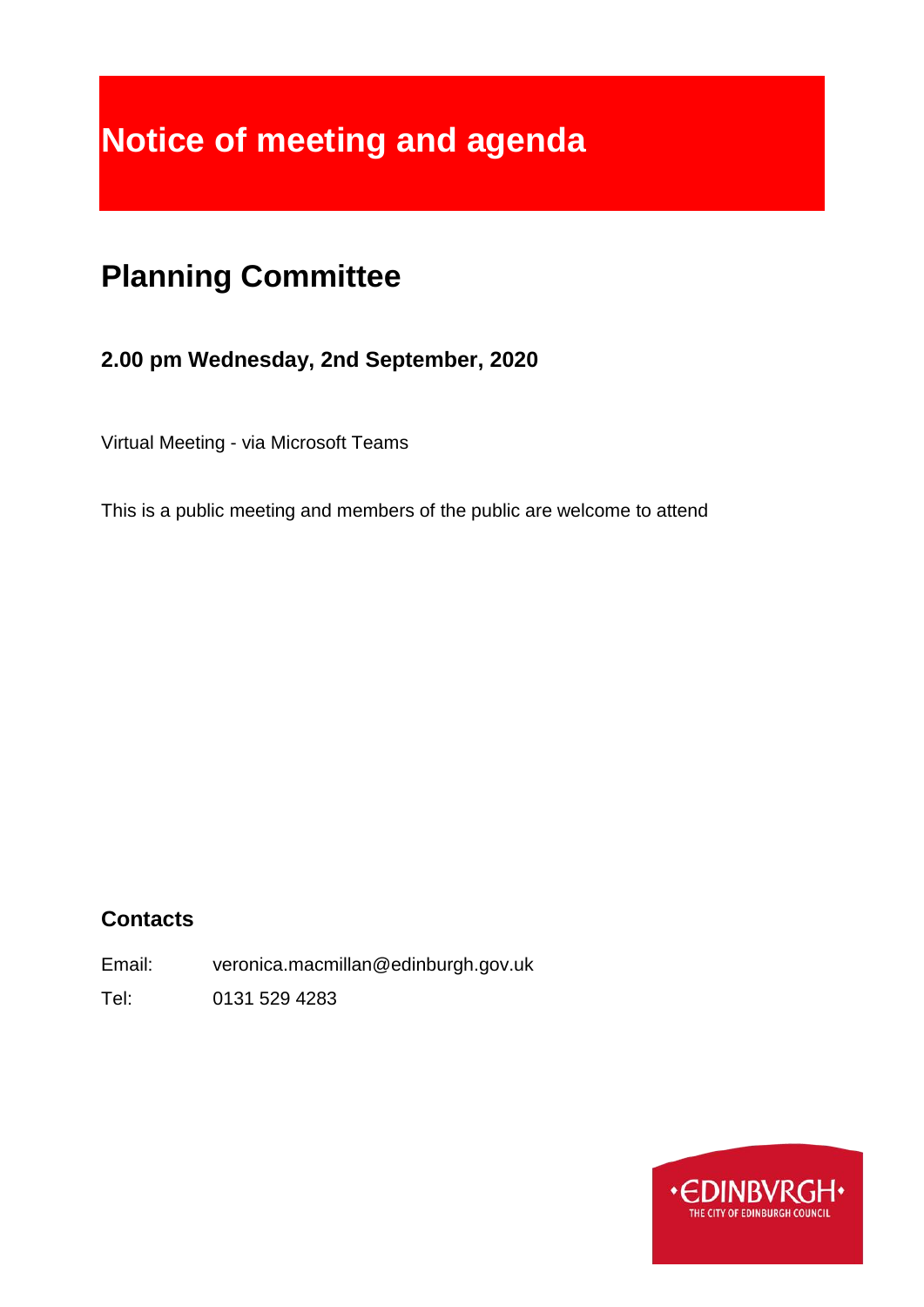#### **1. Order of Business**

**1.1** Including any notices of motion and any other items of business submitted as urgent for consideration at the meeting.

#### **2. Declaration of interests**

**2.1** Members should declare any financial and non-financial interests they have in the items of business for consideration, identifying the relevant agenda item and the nature of their interest.

#### **3. Deputations**

**3.1** If any

#### **4. Minutes**

**4.1** Planning Committee of 12 August 2020 - submitted for approval as a correct record 7 - 12

#### **5. Business Bulletin**

**5.1** None.

#### **6. Development Plan**

**6.1** None.

## **7. Planning Policy**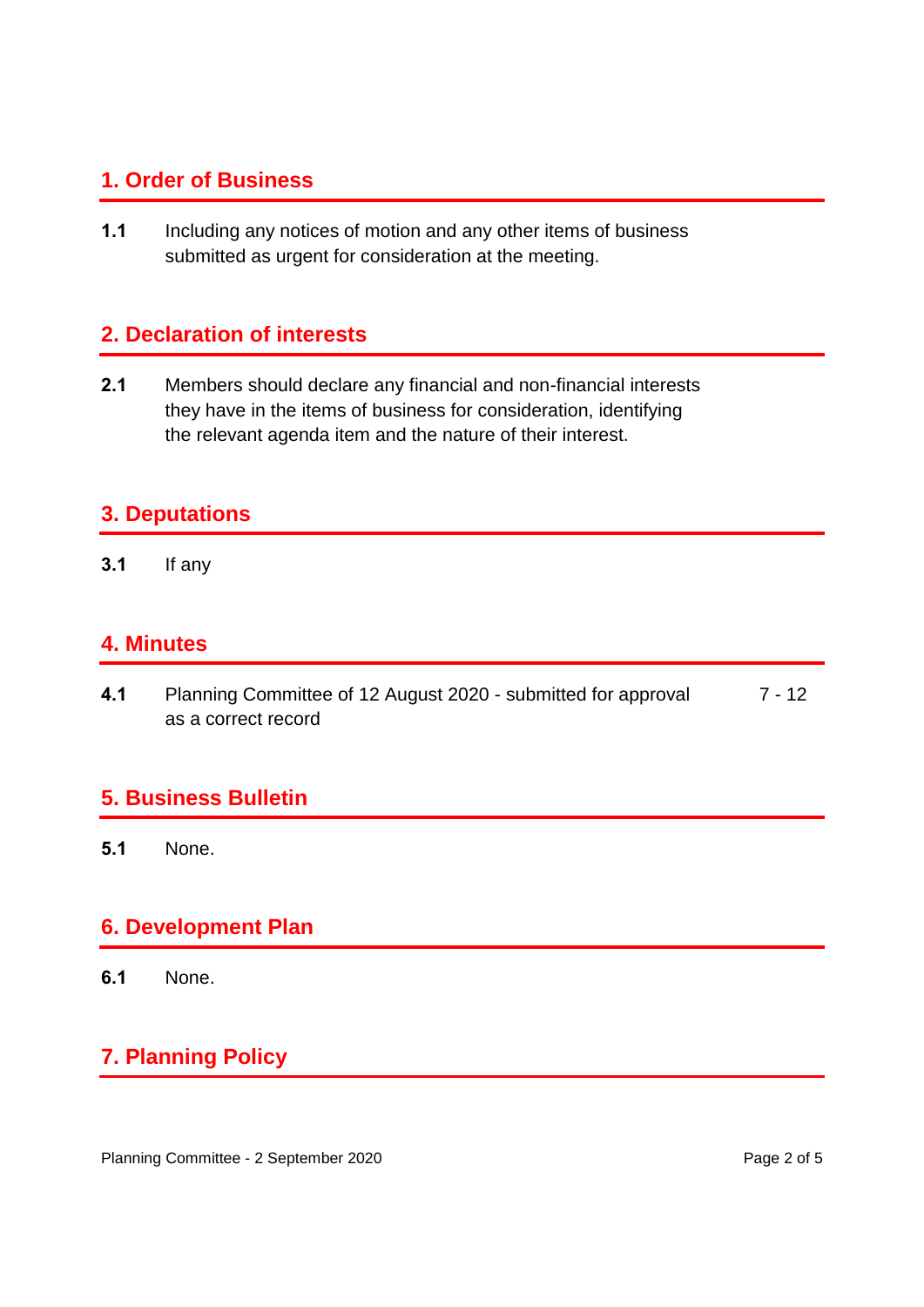| 7.1                | Leith Walk/Halmyre Street Place Brief - Report by the Executive<br>Director of Place                                                                           | $13 - 194$  |
|--------------------|----------------------------------------------------------------------------------------------------------------------------------------------------------------|-------------|
| 7.2                | Short Term Letting in Edinburgh – Report by the Executive<br>Director of Place                                                                                 | 195 - 198   |
| 7.3                | The Scottish Planning Policy and Housing - Technical<br>Consultation on Proposed Policy Changes - Report by the<br><b>Executive Director of Place</b>          | 199 - 226   |
|                    | <b>8. Planning Process</b>                                                                                                                                     |             |
| 8.1                | Funding Third Sector Delivery Partners: Edinburgh World<br>Heritage and Edinburgh and Lothians Greenspace Trust - Report<br>by the Executive Director of Place | $227 - 238$ |
| 8.2                | Changes to Publication Arrangements for Applications during<br>Coronavirus Emergency - Report by the Executive Director of<br>Place                            | $239 - 246$ |
| 8.3                | Legal Review of Council Planning Process - Report by the<br><b>Executive Director of Resources</b>                                                             | 247 - 254   |
|                    | 9. Planning Performance                                                                                                                                        |             |
| 9.1                | Planning Improvement Plan - Progress Update – Report by the<br><b>Executive Director of Place</b>                                                              | $255 - 274$ |
|                    | <b>10. Conservation</b>                                                                                                                                        |             |
| 10.1               | Colinton Conservation Area Character Appraisal Review - Report<br>by the Executive Director of Place                                                           | $275 - 312$ |
| <b>11. Motions</b> |                                                                                                                                                                |             |

**11.1** None.

## **Laurence Rockey**

Head of Strategy and Communications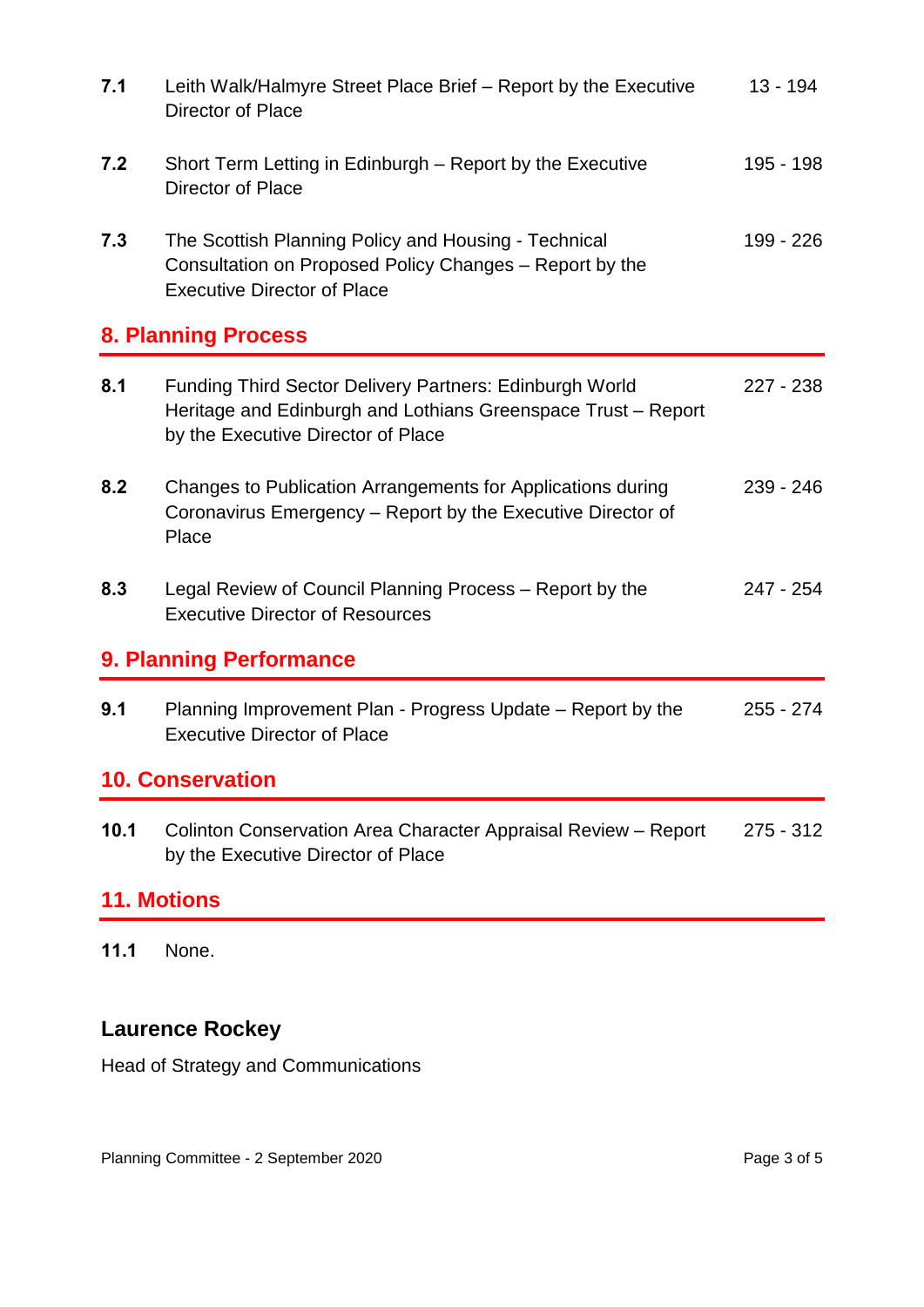#### **Committee Members**

Councillors Councillor Neil Gardiner (Convener), Councillor Maureen Child (Vice-Convener), Councillor Chas Booth, Councillor Mary Campbell, Councillor George Gordon, Councillor Joan Griffiths, Councillor Max Mitchell, Councillor Joanna Mowat, Councillor Hal Osler, Councillor Rob Munn and Councillor Cameron Rose

#### **Information about the Planning Committee**

The Planning Committee consists of 11 Councillors and is appointed by the City of Edinburgh Council.

#### **Further information**

If you have any questions about the agenda or meeting arrangements, please contact Veronica Macmillan, Committee Services, City of Edinburgh Council, Business Centre 2.1, Waverley Court, 4 East Market Street, Edinburgh EH8 8BG, Tel 0131 529 4283, email veronica.macmillan@edinburgh.gov.uk.

The agenda, minutes and public reports for this meeting and all the main Council committees can be viewed online by going to [www.edinburgh.gov.uk/cpol.](http://www.edinburgh.gov.uk/cpol)

#### **Webcasting of Council meetings**

Please note this meeting may be filmed for live and subsequent broadcast via the Council's internet site – at the start of the meeting the Convener will confirm if all or part of the meeting is being filmed.

The Council is a Data Controller under the General Data Protection Regulation and Data Protection Act 2018. We broadcast Council meetings to fulfil our public task obligation to enable members of the public to observe the democratic process. Data collected during this webcast will be retained in accordance with the Council's published policy including, but not limited to, for the purpose of keeping historical records and making those records available via the Council's internet site.

Any information presented by individuals to the Council at a meeting, in a deputation or otherwise, in addition to forming part of a webcast that will be held as a historical record, will also be held and used by the Council in connection with the relevant matter until that matter is decided or otherwise resolved (including any potential appeals and other connected processes). Thereafter, that information will continue to be held as part of the historical record in accordance with the paragraphs above.